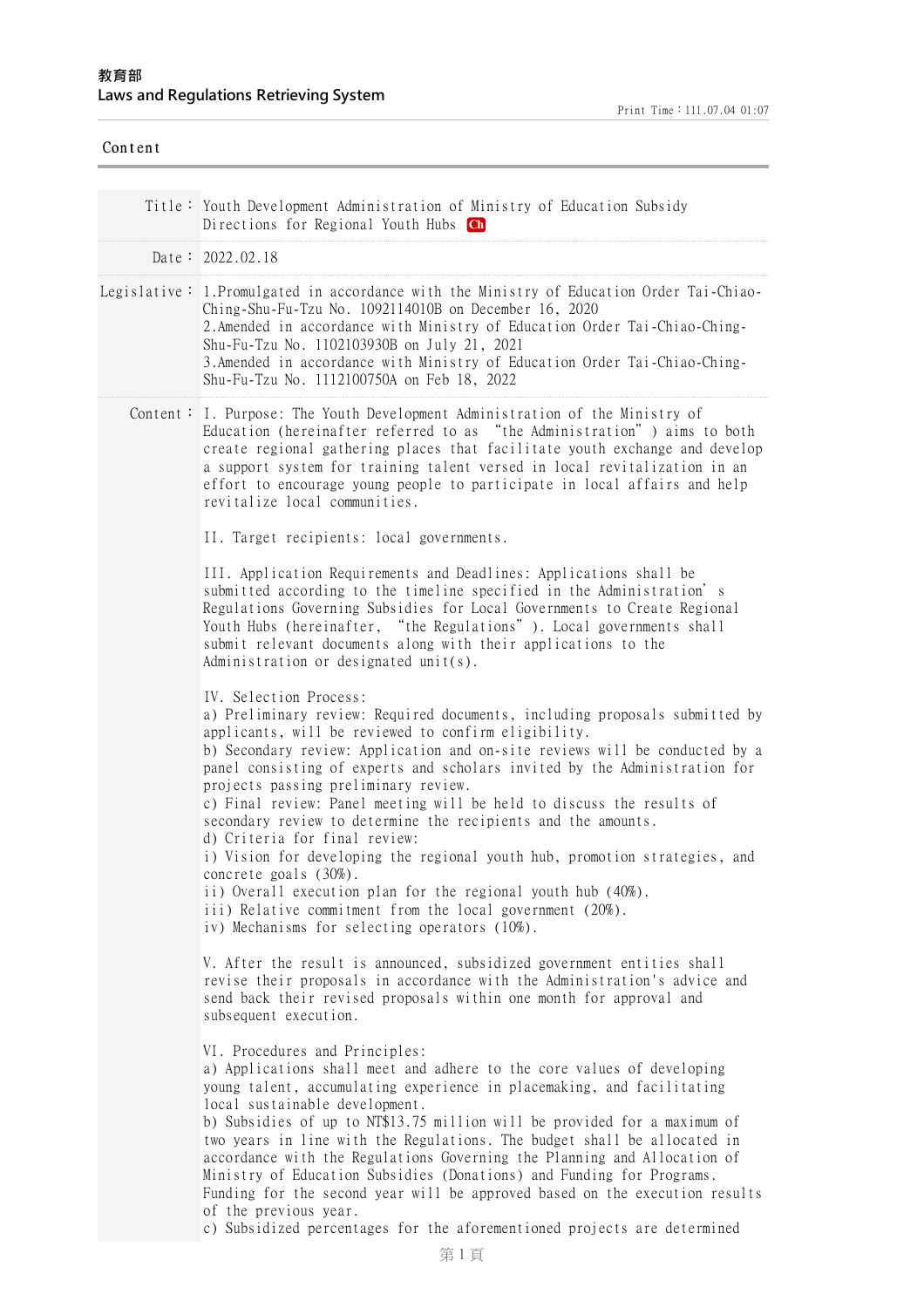based on differing levels of financial resources as delineated in the Financial Capacity of Special Municipal, County, and City Governments Classification Table put forth by the Directorate General of Budget, Accounting and Statistics of the Executive Yuan: i) The maximum subsidy for Tier 1 governments is 50%. ii) The maximum subsidy for Tier 2 governments is 75%. iii) The maximum subsidy for Tier 3 governments is 80%. iv) The maximum subsidy for Tier 4 governments is 85%. v) The maximum subsidy for Tier 5 governments is 90%. d) Scope of Subsidies: Subsidies cover capital expenditure for space renovation and current expenditure for operation, personnel, training, and counselling. Subsides for capital expenditure shall not be used for real estate acquisition and hiring and shall not exceed 50% of the total amount. The annual maximum funding amount of each item shall be determined according to the Regulations. VII. Fund Allocation and Settlement: a) The fund will be allocated in three installments on the following conditions: i) First installment: 30% of the fund will be allocated after a revised proposal submitted by a local government passes the review of the Administration and the outsourcing of the operation. ii) Second installment: Annual results shall be submitted by the applicant for the approval by the Administration. Application for payment shall be submitted for the allocation of 40% of the subsidies provided by the central government according to the procurement contract. iii) Third installment: The closure report shall be submitted for the approval by the Administration. Application for payment shall be submitted for the allocation of 30% of the subsidies provided by the central government according to the procurement contract. b) Project's or items within projects that do not involve outsourcing or contract signing, after being approved by the Administration, will be subsidized according to Items 1 to 3 under Paragraph 1. c) Proposal Revision: Revised proposals shall be sent to the Administration for approval prior to execution in compliance with the Regulations. VIII. Result verification and evaluation: a) Receiving agencies shall submit regular progress reports to the Administration for future reference in accordance with relevant rules governing application. b) During execution, the Administration may assign personnel to conduct irregular on-site visits and invite experts to form a group to conduct onsite visits, evaluation, and interviews and provide counselling to provide references for allocating subsidies in the future if necessary. c) Subsidies are earmarked and shall not be used for other purposes. If there is a need to change the content of the project or if the project cannot be carried out as previously approved for any reason, a revised plan should be submitted to the Administration for approval before execution. d) Subsidies approved in accordance with these guidelines shall be included in the annual budgets of the receiving local government, which shall also allocate matching funds as stipulated. Otherwise, matching funds shall be accounted for in the supplementary budget. e) The original certificates of this project shall be compiled and properly stored and managed. The Administration may, depending on the necessity, issue notifications and access the certificates or assign personnel to spot check the certificates. IX. Recipients shall comply with the following stipulations set by the

Administration: a) Recipients shall renovate spaces under their management for young people to carry out exchange dedicated to placemaking.

b) Recipients shall run the space and provide training and counseling services to assist young people interested in local community development in the following areas: networking, cooperation, learning, professional counseling, and matchmaking with both private and public organizations, so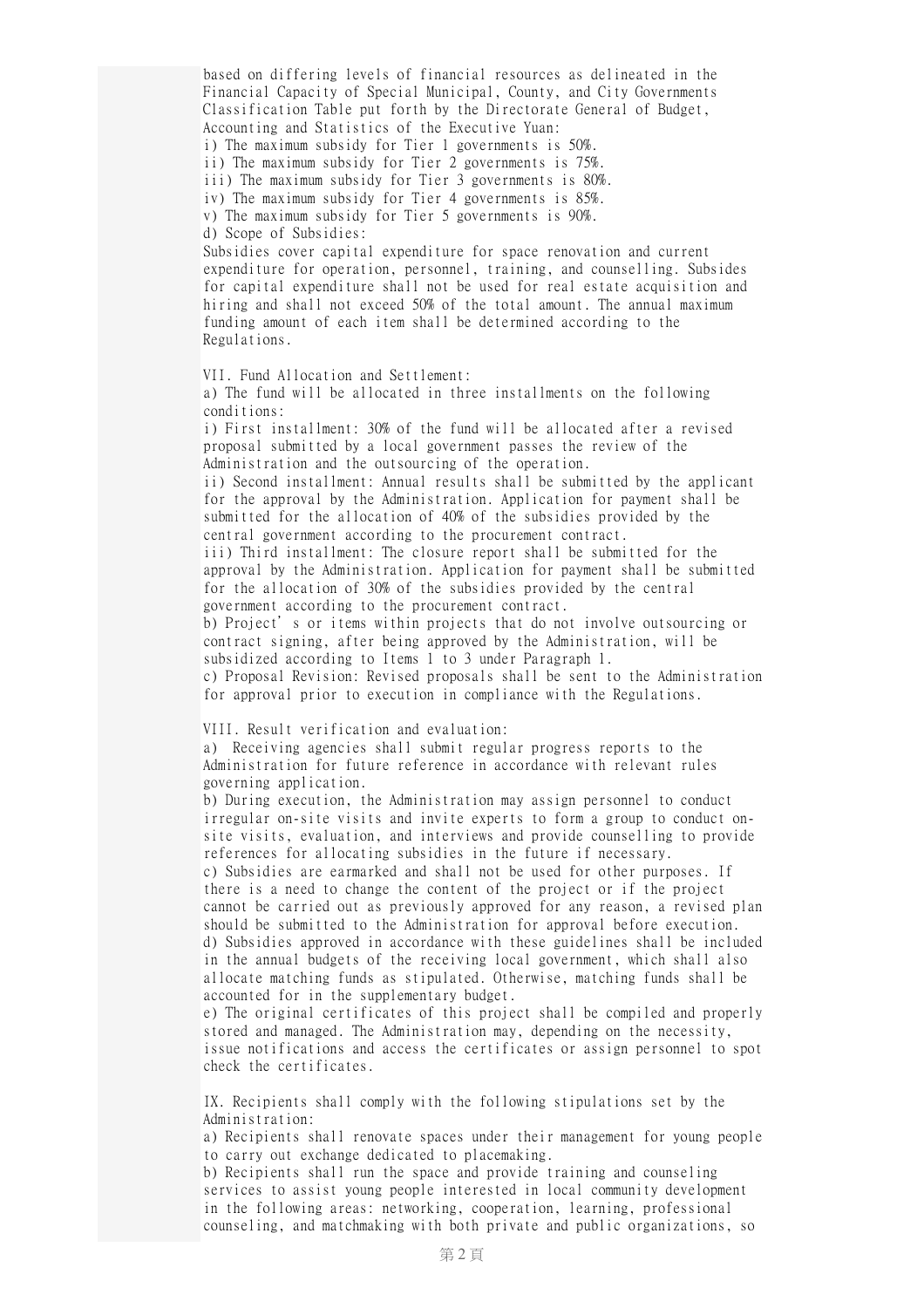as to create a support system for young people involved in different stages of local revitalization. c) In order to effectively operate regional gathering places for youth, recipients shall promote the usage of the space, present results, and engage in policy campaigns as requested by the Administration. d) To assist the Administration in keeping track of projects, recipients shall report on a regular basis the execution and progress of projects and send staff members to check on the progress and quality. e) Recipients shall produce and install identification marks specified by the Administration in subsidized spaces after renovation. f) Recipients shall assist the Administration in promoting counseling and exchange related to youth development. X. Revocation: In the following circumstances, the Administration reserves the right to revoke approved subsidies and recover allocated subsidies. a) When recipients fail to submit revised proposals by the stipulated deadline. b) The actual implementation of the project is significantly delayed, and no extension has been applied for, and recipients are unable to provide explanations of causes beyond their control. c) The execution of the annual disposable budget falls below 50% for two consecutive years without proper reasons. d) The project is not effectively implemented or is not in compliance with the original approved proposal, and the violations are significant. e) Subsidies are used for items inconsistent with or outside the approved plan or when recipients misrepresent figures by giving inflated or false figures. f) When recipients evade, obstruct, or refuse inspection without proper reasons and fail to make improvements within the stipulated time limit after being notified by the Administration. g) When recipients fail to implement proposals in accordance with regulations, resulting in serious violations. XI. Termination: In the following circumstances, the Administration reserves the right to terminate the project and suspend funding. Subsidies allocated but not used shall be returned in full. a) When recipients fail to comply with terms in the Regulations regarding funding approval and proposal revision and fail to make improvements within the stipulated time limit. b) When recipients obstruct or refuse inspections carried out by the Administration and show no improvement within the stipulated time limit. c) After being notified, recipients still fail to make the necessary improvements within the stipulated time limit. d) When recipients voluntarily request to terminate the project. XII. Other Terms: a) Once a project has been approved, no additional costs associated with the project will be subsidized. b) Subsidies are earmarked and shall not be used for other purposes. If there is a need to change the content of the project or if the project cannot be carried out as previously approved for any reason, a revised plan should be submitted to the Administration for approval before execution. c) Subsidies approved in accordance with these guidelines shall be included in the annual budgets of the receiving local government, which shall also allocate matching funds as stipulated. Otherwise, matching funds shall be accounted for in the supplementary budget. d) Any unused funds at the end of the project shall be returned to the Administration. e) Local governments, when fulfilling terms and conditions specified in these regulations, shall follow the Regulations Governing Subsidies

Provided by the Central Government to Local Governments, Government Procurement Act, Regulations Governing the Planning and Allocation of Ministry of Education Subsidies (Donations) and Funding for Programs, Administrative Procedure Act, and other applicable laws and regulations.